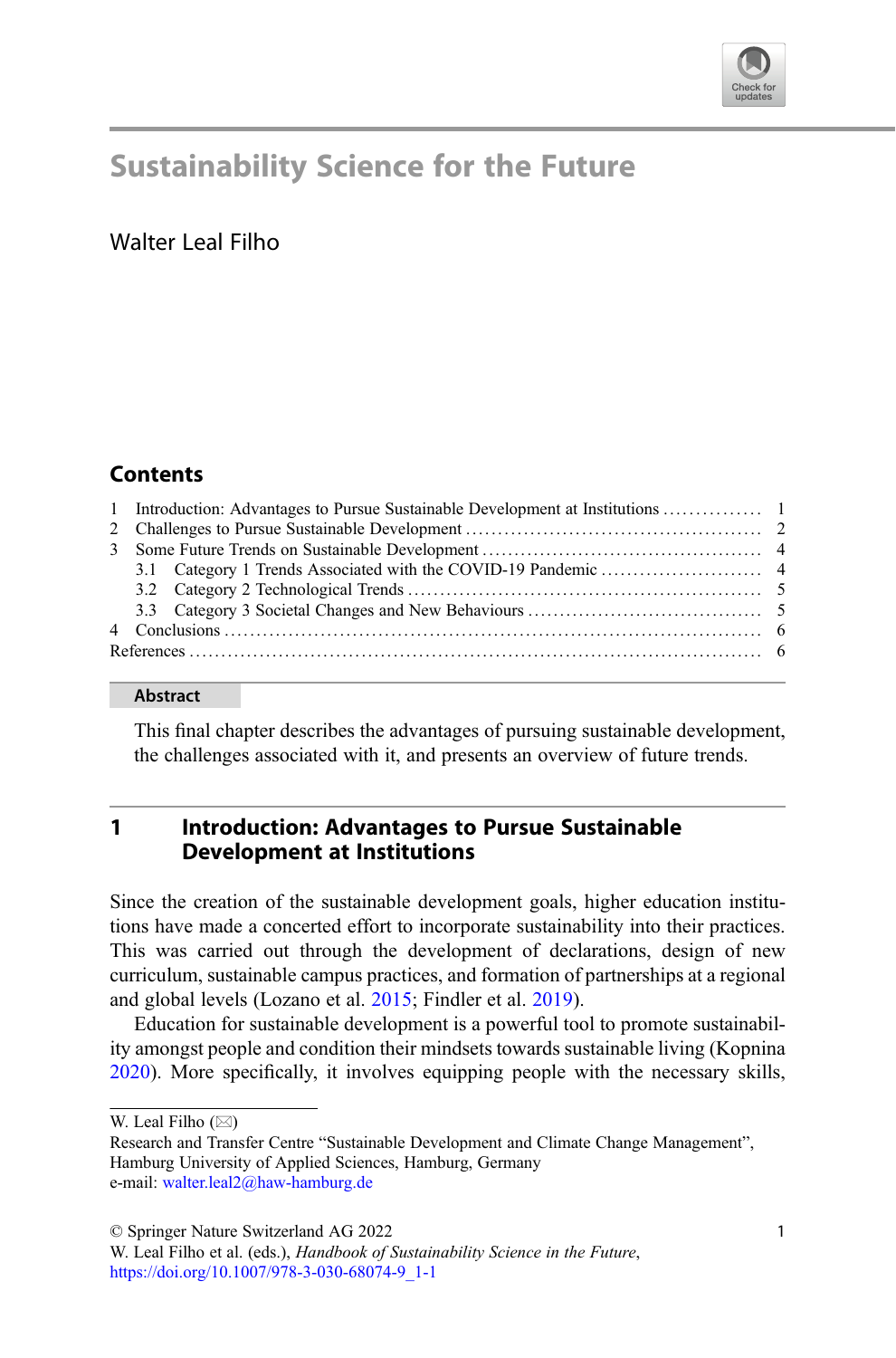knowledge and attitudes that will aid in creating a sustainable future (Blessinger et al. [2018](#page-6-0)). Higher education institutions have the ability to implement modules, curricula, tasks and learning that promote sustainable development (Annan-Diab and Molinari [2017](#page-6-0)). This allows for a targeted approach to sustainability with the advantage that higher education institutions are able to reach more individuals. Furthermore, institutions have the research and expertise that can be used to effectively promote sustainability which may be lacking in community-based engagement (Ferrer-Estévez and Chalmeta [2021\)](#page-6-0).

Furthermore, universities can build their own agendas that incorporate sustainability. This involves redefining academic principles, engaging in sustainability research and more importantly carrying out green campus operations (Wu and Shen [2016;](#page-7-0) Owens [2017\)](#page-7-0). The latter involves identifying activities on campus that negatively affect the environment and finding more sustainable alternatives. This is particularly advantageous as campuses often function as independent communities in terms of regulatory processes, energy usage, transportation and waste removal amongst others. By optimising these processes, a huge contribution to sustainable development is made (Owens [2017\)](#page-7-0).

In terms of research, universities are able to acquire public and private funding which helps with carrying out in-depth research that contributes positively to ensuring people understand what is needed for the SDGs to be achieved as well as finding simple optimised solutions to problems (Saeed [2019](#page-7-0)). More specifically, institutions are able to bridge the gap between what is taught and what needs to be learned through research while taking advantage of technology, educational resources and distance learned which enables a wider population of people to be targeted (UNESCO [2021](#page-7-0)). Additionally, universities are able to form partnerships with other institutions to educate the general public in terms of lifelong learning which aids in the progression of sustainability (Saeed [2019\)](#page-7-0).

#### 2 Challenges to Pursue Sustainable Development

Despite the fact that the United Nations General Assembly agreed with the Sustainable Development Goals (SDGs) there are many challenges and barriers which are hindering progress in achieving sustainability (Avila et al. [2019](#page-6-0)).

To achieve sustainable development, global action is essential, and financial constraints need to be accounted for and overcome. Aside from this it has been observed that the achievement of certain SDGs comes at the expense of other SDGs. More specifically, this has been described as trade-offs and acts as a limitation/ challenge to goal achievement (Cernev and Fenner [2020\)](#page-6-0). There are some key barriers to be meet to achieve sustainability, as seen in Table [1](#page-2-0).

In other instances, proper governance has been highlighted as a key for achieving sustainable development (Biermann et al. [2017](#page-6-0)). Countries of different economic statuses have different governing systems in place for the achievement of sustainable development. However, certain countries lack proper governance that focusses on sustainability. Furthermore, it has been noted that certain systems account for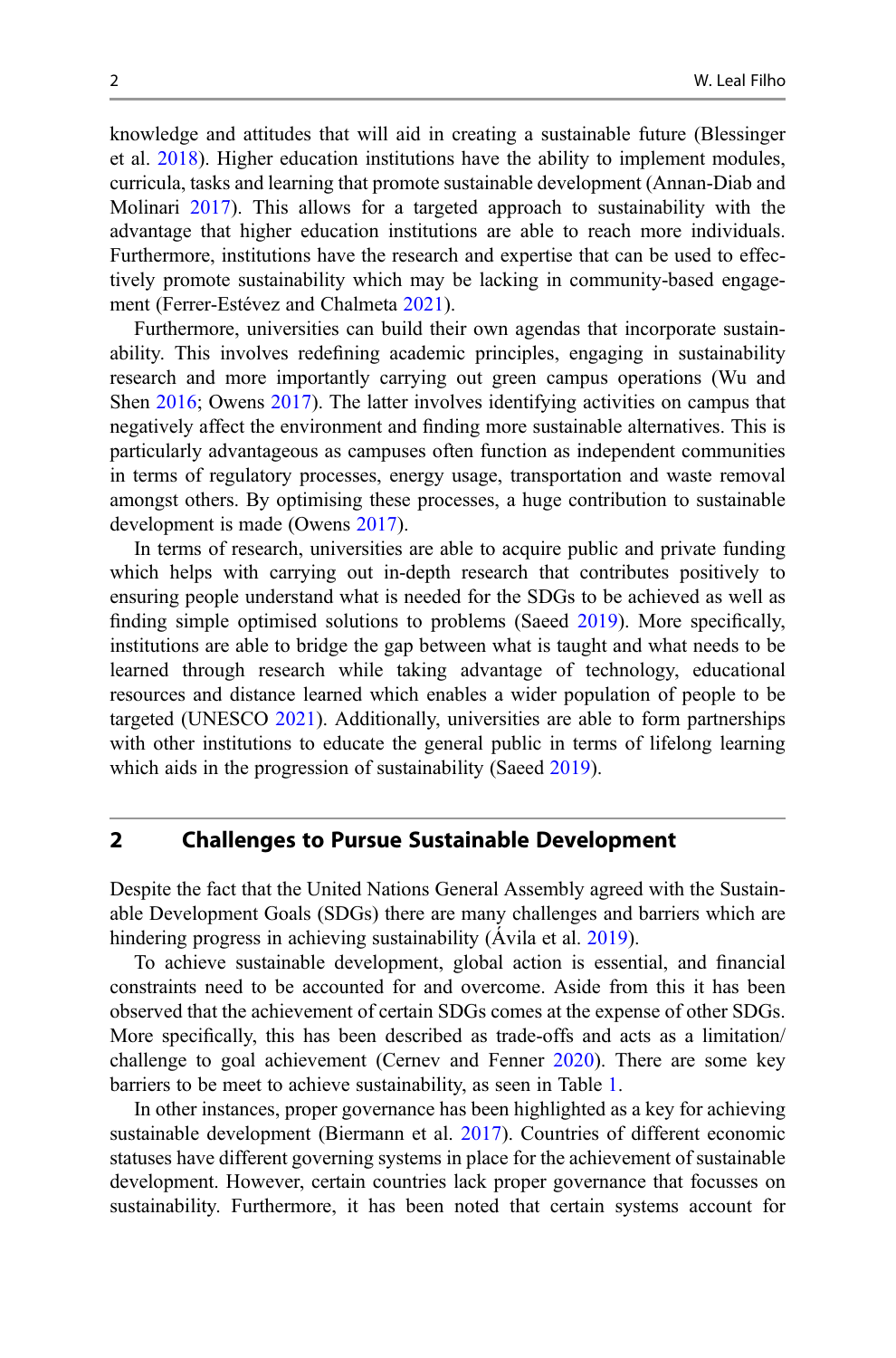| Barrier to sustainable development                              | References                    |
|-----------------------------------------------------------------|-------------------------------|
| Lack of political will                                          | Adetunji et al. 2005, p. 620  |
| Diverging political priorities                                  | Stewart et al. 2016, p. 24    |
| Lack of clarity & contradictions of the concept                 | Adetunji et al. 2005, p. 616  |
| Heterogeneity of attitudes towards sustainability               | Costache et al. 2021, p.5     |
| Institutional barriers (e.g. lack of specific regulations)      | Browdy and Hargreaves         |
| Legislative and institutional difficulties                      | 2009, p. 27                   |
|                                                                 | Costache et al. 2021, p.13    |
| Differing views and conflicts of interest among major players   | Adetunji et al. 2005, p. 617  |
| Heterogeneity of attitudes towards sustainability               | Costache et al. $2021$ , p. 5 |
| Technical and technological barriers to innovation              | Browdy and Hargreaves         |
|                                                                 | 2009, p. 65                   |
|                                                                 | Zelenika and Pearce 2011,     |
|                                                                 | p.16                          |
| Poor monitoring and evaluation systems                          | Morales Pedraza (2014).       |
|                                                                 | von Raggamby and Rubik        |
|                                                                 | 2012, p.4                     |
| Limitations in (or lack of) financial resources                 | Costache et al. 2021, p.13    |
|                                                                 | Stewart et al. 2016, p.24     |
| Limitations in human resources                                  | Costache et al. 2021, p. 13   |
|                                                                 | Stewart et al. 2016, p.24     |
| Deficits in research and thematic gaps                          | Morales Pedraza 2014          |
|                                                                 | Costache et al. 2021, p.17    |
| Difficulties related to customers (preference for unsustainable | Costache et al. $2021$ , p.13 |
| and cheap products)                                             | Stewart et al. 2016, p. 25    |
| Lack of understanding and knowledge among consumers             |                               |

<span id="page-2-0"></span>Table 1 Some key barriers to sustainable development

sustainability but lack essential components that make the sustainability transition easier. These can include lack of implementation, vision, objectives or monitoring and evaluation. This leads to different countries being at different levels of sustainable development posing a challenge to global sustainability initiatives. Countries need collaborative action to fill in the gaps that reside in different nations with regards to sustainability (Morita et al. [2020\)](#page-7-0).

Aside from this, corruption within the governing systems of countries may lead to a misuse of funds targeted to sustainable development initiatives. Recovering these funds is not always possible, often worsening situations (Frolova et al. [2019](#page-6-0)).

Additionally, in certain countries it is observed that a little emphasis is placed on a systematic pursuit of sustainable development. Often, many initiatives are short-term and undertaken on an ad hoc basis. Furthermore, it is often ignored that sustainability goals cannot be achieved single-handily but requires the formation of collaborations between organisations, including businesses and other social actors. More specifically, these partnerships need to identify and form synergies to achieve common goals. Without partnerships, it it becomes difficult to progress towards sustainability as a whole, and to effectively implements the SDGs in particular (Ali et al. [2018\)](#page-5-0).

One of the biggest challenges in achieving sustainable development is downplaying the role of education in sustainability. Higher education institutions are a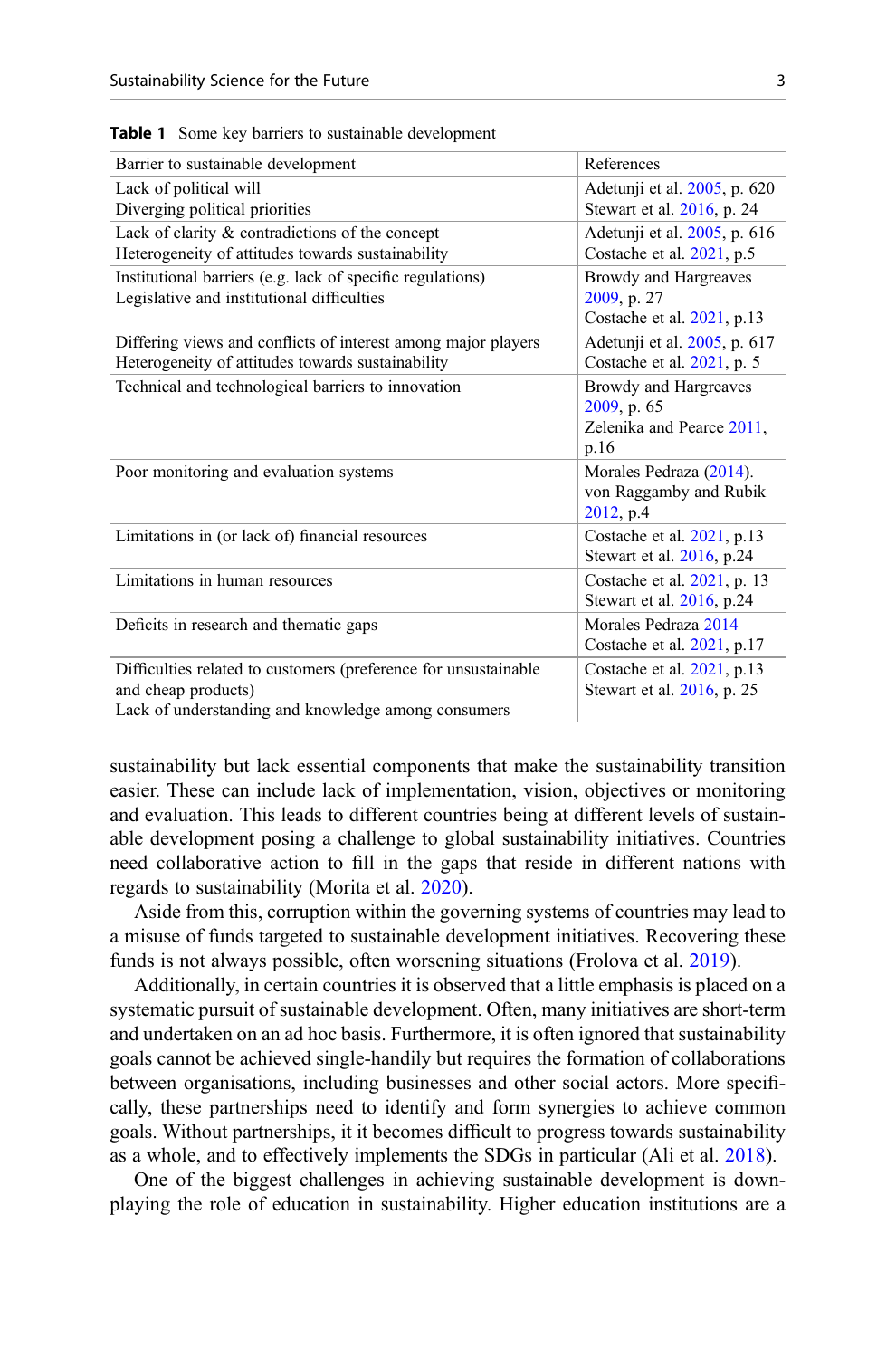powerful tool for spreading awareness about the issue and allowing for collective action. However, many countries do not fully utilise the power of education to achieve sustainability. This slows the progress of sustainable development in the area (Zhou et al. [2020](#page-7-0)).

Furthermore, capacity building is required for sustainable development. Many nations have citizens that lack the skills and tools to carry out sustainable initiatives. This is attributed to lack of finances or resources and thus inhibits the progress of sustainable development in the country (Jaiyesimi [2016\)](#page-6-0). Additionally, some cultures prevent groups of people from being open to new ideas, development, and changes. This seen significantly with indigenous groups which hampers the implementation of strategies (Ashencaen Crabtree et al. [2019](#page-6-0)).

One of the most recent challenges to sustainability is the COVID-19 pandemic. This has led to already existing barriers being placed under stress due to the pandemic. The pandemic has led to a diversion of resources whilst worsening unemployment and poverty in many countries which is not in line with SDGs. The focus has been shifted from sustainability to the pandemic (Barbier and Burgess [2020;](#page-6-0) Jones and Comfort [2020\)](#page-6-0).

#### 3 Some Future Trends on Sustainable Development

Some recent papers have identified the impacts of the COVID-19 pandemic on sustainability research (Leal Filho et al. [2021a\)](#page-6-0) and teaching (Leal Filho et al. [2021b\)](#page-6-0). There are also some trends related to sustainable development, which are expected in the future. They are a mixture of recent developments such as the COVID-19 pandemic, the evolution of technology, and some societal changes. Due their relevance, they these trends may be clustered into 3 main categories.

#### 3.1 Category 1 Trends Associated with the COVID-19 Pandemic

- (i) greater reliance on distance education and on-line teaching, as a means to cope with the restrictions in contacts triggered by the pandemic,
- (ii) a reduction, at least temporarily, in the number of physical meetings (e.g. seminars, conferences),
- (iii) more intensive on-line interactions between research teams, to balance the lack of physical contacts,
- (iv) increases in the number of research projects which take the implications of the pandemic to teaching and research on sustainable development into account,
- (v) reduced funding for sustainability research projects, due to competing funding priorities triggered by the pandemic, which.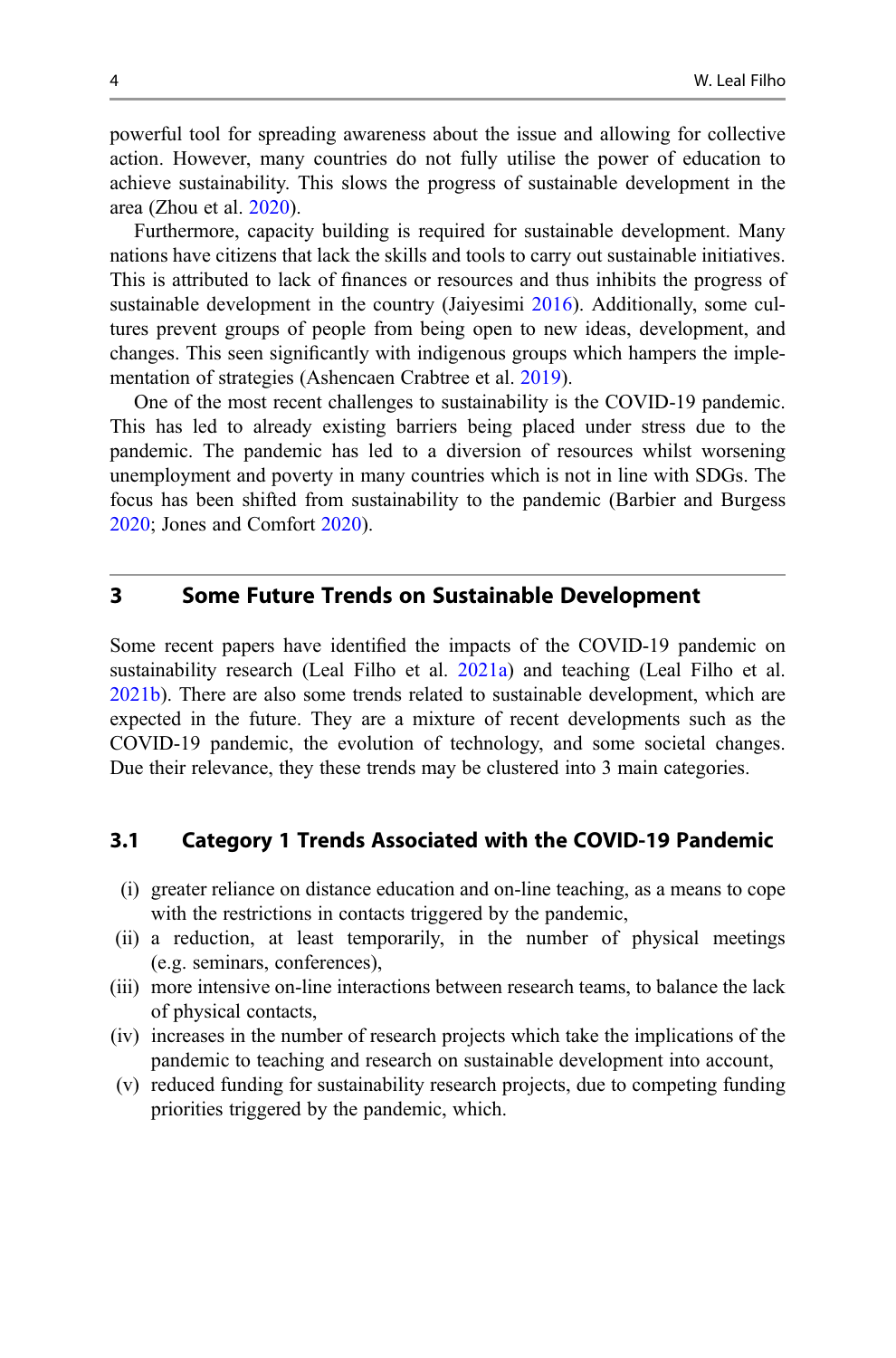#### 3.2 Category 2 Technological Trends

- (i) wider use of on-line communication programmes such as Zoom, Microsoft Teams, WebEx and many others, whose availability has greatly increased during the COVID-19 pandemic,
- (ii) further development of on-line formats for evaluation of students´ performance,
- (iii) more peer-reviewed journals which use open access formats, which may increase access and market penetration,
- (iv) greater use of on-line tools to evaluate sustainability projects,
- (v) increased use of IT-based tools for bibliometric analysis, surveys, enquires and other forms of data collection.

#### 3.3 Category 3 Societal Changes and New Behaviours

- (i) increased presence of researchers from developing countries in mainstream sustainability research, since the communication divide has been partly addressed and they are becoming more present in the international literature,
- (ii) a greater engagement of the general public on sustainability affairs, driven by an increased awareness of how individuals can contribute to areas such as sustainable consumption and the impacts of their behaviour,
- (iii) an increased in the political emphasis to sustainability, as it is more widely taken into account in the political discourse and is increasingly being taken into account in legislation,
- (iv) the wider use of sustainability as a criterium for public and private-funded projects, often followed by measures to assess progress and measure results,
- (v) an increased awareness of the fact that true sustainability cannot be regarded as a question of compromising environmental protection with economic development, but that it needs to be perceived as a framework where decisions should be ecologically sound, economically viable, socially just and ethically acceptable.

Finally, it is expected that trends associated with climate change, energy generation and use, the emerging of diseases, mobility, circular economy and other areas, will also significantly influence the future of sustainable development. Figure [1](#page-5-0) summarises some of these developments.

It needs to be acknowledged that, in order to yield the expected benefits, it is important that works are performed in a continuous way. Potential conflicts also need to be addressed in an objective manners, so as to allow things to move forward in a constructive way.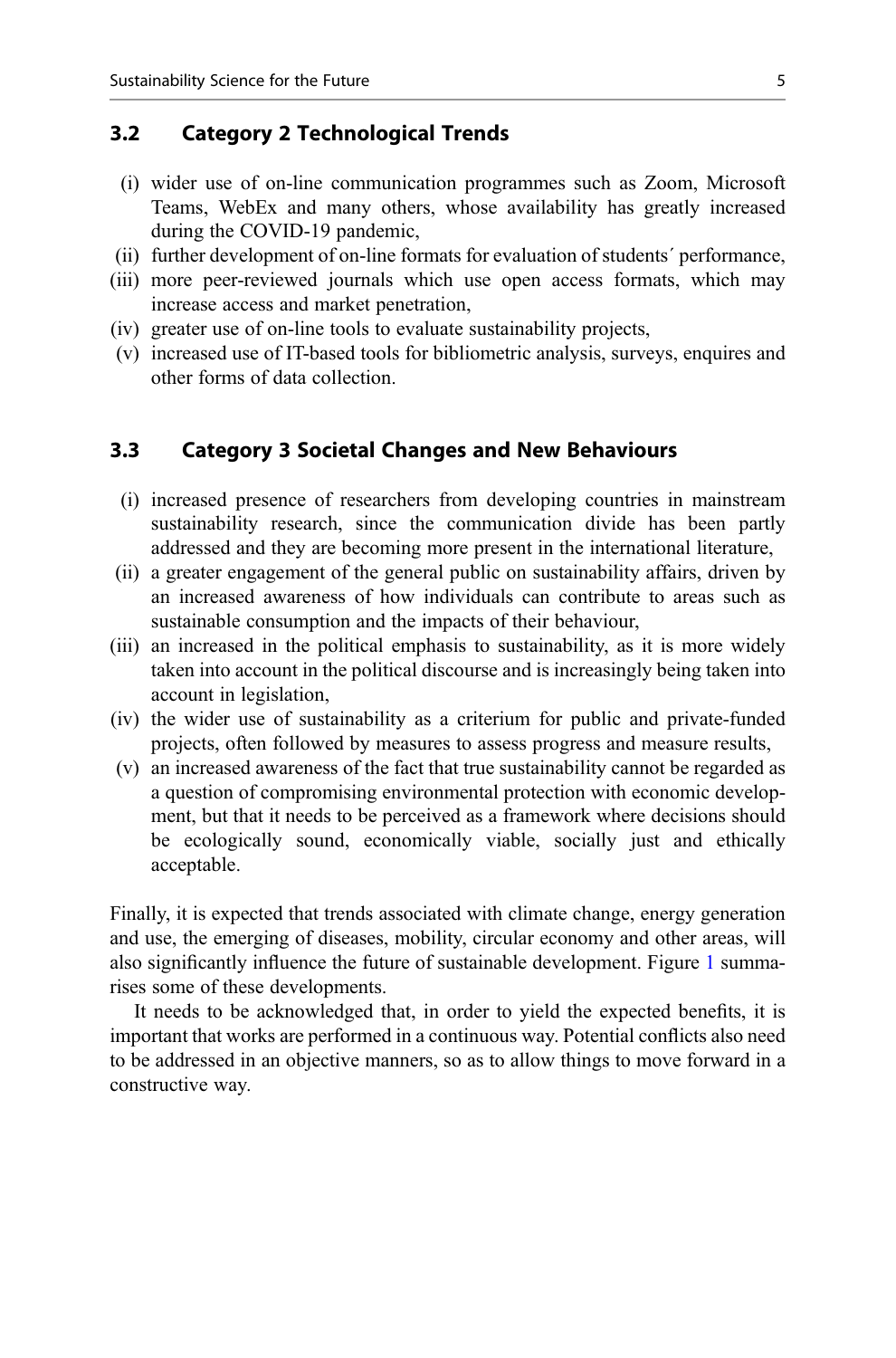<span id="page-5-0"></span>

#### 4 Conclusions

This final paper has illustrated some future trends as they apply for the evolution of sustainable development, which- due to their scope- also have implications to teaching and research on sustainable development.

As the field of sustainability moves forward, and as we progress towards the implementation of the UN Agenda 2030 -and especially the UN Sustainable Development Goals-, there are many opportunities for innovation. Indeed, innovative approaches are needed to address current problems, since many of the solutions deployed in the past, have had a limited degree of success.

As we strive towards future progress, we need new ideas, the design and use of new technologies, and the adoption of new insights, to as to search, test and implement sustainable solutions to the many environmental and societal problems we experience today, paving the way for a more sustainable living and, inter alia, a more sustainable future.

#### References

- Adetunji I, Price A, Fleming P, Kemp P et al (2005) The barriers and possible solutions to achieve sustainable development. In: Proceedings of 2005 2nd Scottish conference for postgraduate researchers of the built and natural environment (PRoBE 2005), Glasgow, Great Britain, pp 611–622. Retrieved from: <https://www.irbnet.de/daten/iconda/CIB10669.pdf>
- Ali S, Hussain T, Zhang G, Nurunnabi M, Li B (2018) The implementation of sustainable development goals in "BRICS" countries. Sustainability 10(7):2513. [https://doi.org/10.3390/](https://doi.org/10.3390/su10072513) [su10072513](https://doi.org/10.3390/su10072513)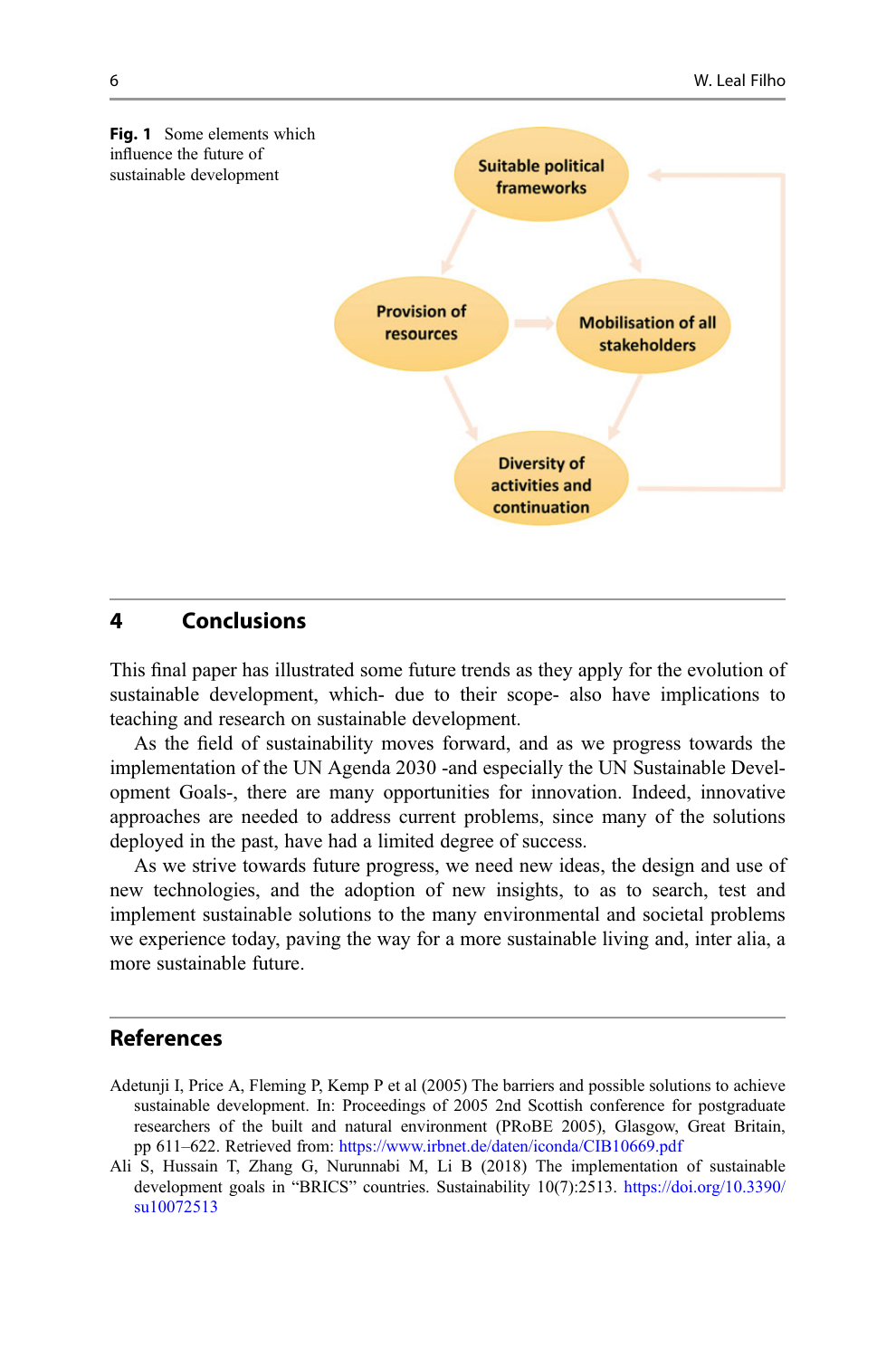- <span id="page-6-0"></span>Annan-Diab F, Molinari C (2017) Interdisciplinarity: practical approach to advancing education for sustainability and for the sustainable development goals. Inter J Manage Educ 15(2):73–83. <https://doi.org/10.1016/j.ijme.2017.03.006>
- Ashencaen Crabtree S, Parker J, Man Z, Garcia Segura A, Sylvester O (2019) Sustainability, development and devastation: new encounters in indigenous dialogues. Discover Soc
- Ávila LV, Beuron TA, Brandli LL, Damke LI, Pereira RS, Klein LL (2019) Barriers to innovation and sustainability in universities: an international comparison. Int J Sustain High Educ 20(5): 805–821. <https://doi.org/10.1108/IJSHE-02-2019-0067>
- Barbier EB, Burgess JC (2020) Sustainability and development after COVID-19. World Dev 135: 105082. <https://doi.org/10.1016/j.worlddev.2020.105082>
- Biermann F, Kanie N, Kim RE (2017) Global governance by goal-setting: the novel approach of the UN sustainable development goals. Curr Opin Environ Sustain 26:26–31. [https://doi.org/10.](https://doi.org/10.1016/j.cosust.2017.01.010) [1016/j.cosust.2017.01.010](https://doi.org/10.1016/j.cosust.2017.01.010)
- Blessinger P, Sengupta E, Makhanya M (2018) Higher education's key role in sustainable development. Globalizations. Retrieved from [https://www.universityworldnews.com/post.php?](https://www.universityworldnews.com/post.php?story=20180905082834986) [story](https://www.universityworldnews.com/post.php?story=20180905082834986)=[20180905082834986](https://www.universityworldnews.com/post.php?story=20180905082834986)
- Browdy CL, Hargreaves JA (2009) Overcoming technical barriers to the sustainable development of competitive marine aquaculture in the United States. U.S. Department of Commerce, silver spring, MD USA. NOAA Technical Memo NMFS F/SPO100, p 114. Retrieved from: [https://](https://permanent.fdlp.gov/lps119813/noaanistwpfinal.pdf) [permanent.fdlp.gov/lps119813/noaanistwp](https://permanent.fdlp.gov/lps119813/noaanistwpfinal.pdf)final.pdf
- Cernev T, Fenner R (2020) The importance of achieving foundational sustainable development goals in reducing global risk. Futures 115:102492. [https://doi.org/10.1016/j.futures.2019.](https://doi.org/10.1016/j.futures.2019.102492) [102492](https://doi.org/10.1016/j.futures.2019.102492)
- Costache C, Dumitrascu D-D, Maniu I (2021) Facilitators of and barriers to sustainable development in small and medium-sized enterprises: a descriptive exploratory study in Romania. Sustainability 13(6):3213. <https://doi.org/10.3390/su13063213>
- Ferrer-Estévez M, Chalmeta R (2021) Integrating sustainable development goals in educational institutions. Inter J Manag Educ 19(2):100494. <https://doi.org/10.1016/j.ijme.2021.100494>
- Findler F, Schönherr N, Lozano R, Reider D, Martinuzzi A (2019) The impacts of higher education institutions on sustainable development: a review and conceptualization. Int J Sustain High Educ 20(1):23–38. <https://doi.org/10.1108/IJSHE-07-2017-0114>
- Frolova I, Voronkova O, Alekhina N, Kovaleva I, Prodanova N, Kashirskaya L (2019) Corruption as an obstacle to sustainable development: a regional example. Entrepreneurship Sustainability Issues 7(1):674–689. [https://doi.org/10.9770/jesi.2019.7.1\(48\)](https://doi.org/10.9770/jesi.2019.7.1(48))
- Jaiyesimi R (2016) The challenge of implementing the sustainable development goals in Africa: the way forward. African journal of reproductive health. 20(3):13–18. [https://doi.org/10.29063/](https://doi.org/10.29063/ajrh2016/v20i3.1) [ajrh2016/v20i3.1](https://doi.org/10.29063/ajrh2016/v20i3.1)
- Jones P, Comfort D (2020) The COVID-19 crisis, tourism and sustainable development. Athens J Tourism 7(2):75–86. <https://doi.org/10.30958/ajt.7-2-1>
- Kopnina H (2020) Education for the future? Critical evaluation of education for sustainable development goals. J Environ Educ 51(4):280–291. [https://doi.org/10.1080/00958964.2019.](https://doi.org/10.1080/00958964.2019.1710444) [1710444](https://doi.org/10.1080/00958964.2019.1710444)
- Leal Filho W, Azul AM, Wall T et al (2021a) (2021) COVID-19: the impact of a global crisis on sustainable development research. Sustain Sci 16:85–99. [https://doi.org/10.1007/s11625-020-](https://doi.org/10.1007/s11625-020-00866-y) [00866-y](https://doi.org/10.1007/s11625-020-00866-y)
- Leal Filho W, Azul AM, Wall T et al (2021b) (2021a) COVID-19: the impact of a global crisis on sustainable development research. Sustain Sci 16:85–99. [https://doi.org/10.1007/s11625-020-](https://doi.org/10.1007/s11625-020-00866-y) [00866-y](https://doi.org/10.1007/s11625-020-00866-y)
- Lozano R, Ceulemans K, Alonso-Almeida M, Huisingh D, Lozano FJ, Waas T et al (2015) A review of commitment and implementation of sustainable development in higher education: results from a worldwide survey. J Clean Prod 108:1–18. <https://doi.org/10.1016/j.jclepro.2014.09.048>